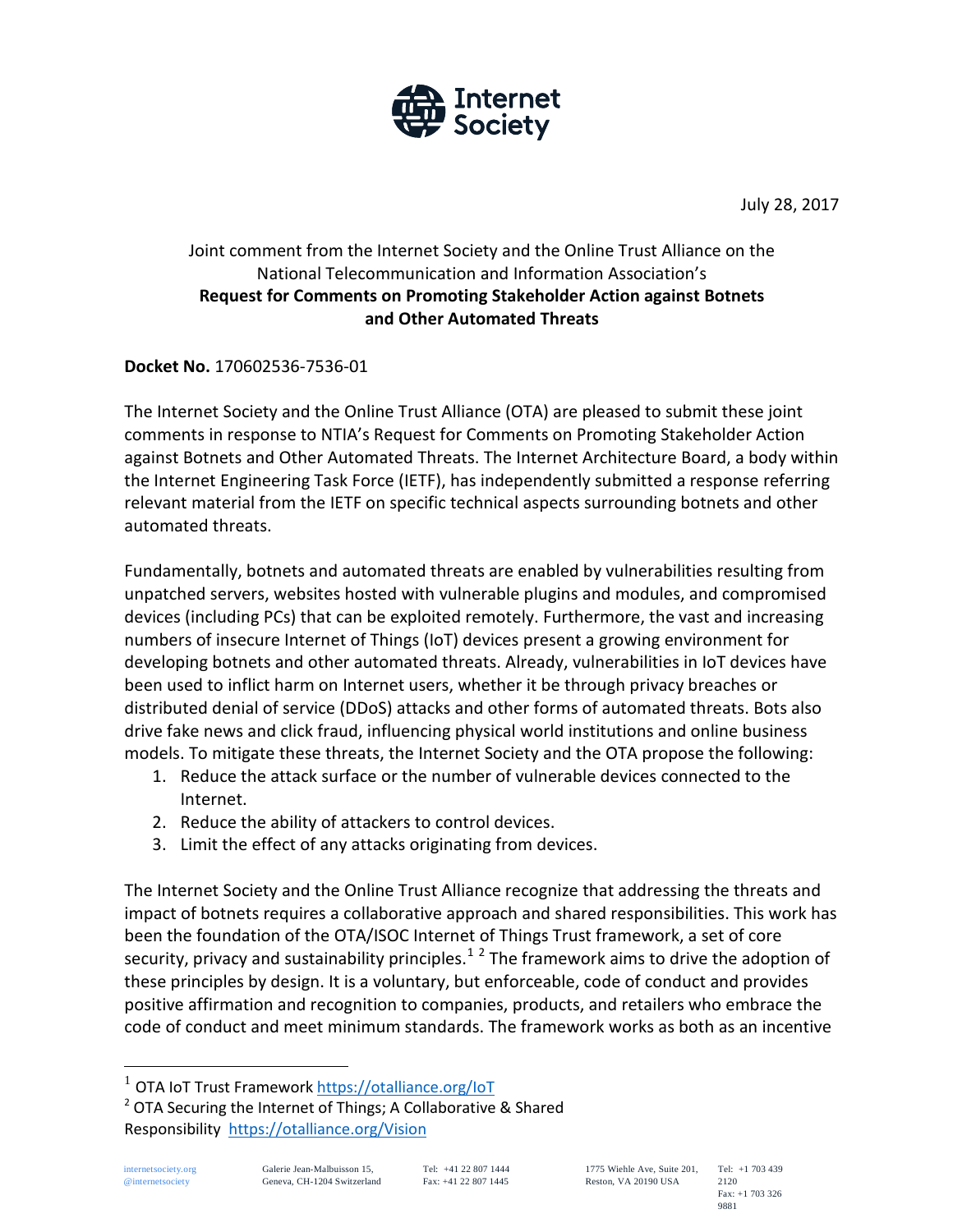

and educational tool for IoT device and service developers. The comments below are, in part, based on this Trust Framework and the Internet Society's Collaborative Security Framework.<sup>[3](#page-1-0)</sup>

A list of best/promising practices identified by the Internet Society and the OTA is included in an Appendix to this comment.

## 1. **Reducing the attack surface through addressing IoT security**

Collaborative actions are necessary to better secure IoT devices and services, however with little incentive and a lack of resources, these actions have yet to be widely adopted. For device manufacturers and service providers, there is currently little incentive to secure their products. For example:

- There are few direct financial impacts from unsecure devices; good security is expensive.
- There is a need to get products to market quickly; and, since consumers are often unable to tell good security from bad security, there is little market incentive for better security.
- Some device manufacturers and service providers, particularly those that are new to the Internet ecosystem, do not have the resources needed to build stronger security.

For users, a general lack of resources limits their ability to secure their products or influence the market. There is no recognized certification for IoT security. For example:

- Consumer organizations have not yet begun testing IoT security in their review processes, making it difficult for users to determine the level of security of the products they buy.
- There is also no single source to discover remediation resources. It is important to note that some question whether users should be expected to be involved in remediation at all, as even highly-educated customers that care find it hard to determine if tools are trustworthy, where they should turn, and what tools to use.
- Users may not know how to patch or take other precautions to mitigate the threat of malware on their devices.

All stakeholders, including governments, need to take actions to better secure IoT devices and services. They should:

- Recognize their shared responsibility for securing the Internet ecosystem.
- Incentivize better security practices:

 $\overline{a}$ 

- o Governments should create a market for security through their own procurement practices.
- o Governments should clarify the applicability of existing consumer protection and data privacy regulations to IoT.

<span id="page-1-0"></span><sup>&</sup>lt;sup>3</sup> Collaborative Security: An approach to tackling Internet Security issues <https://www.internetsociety.org/collaborativesecurity>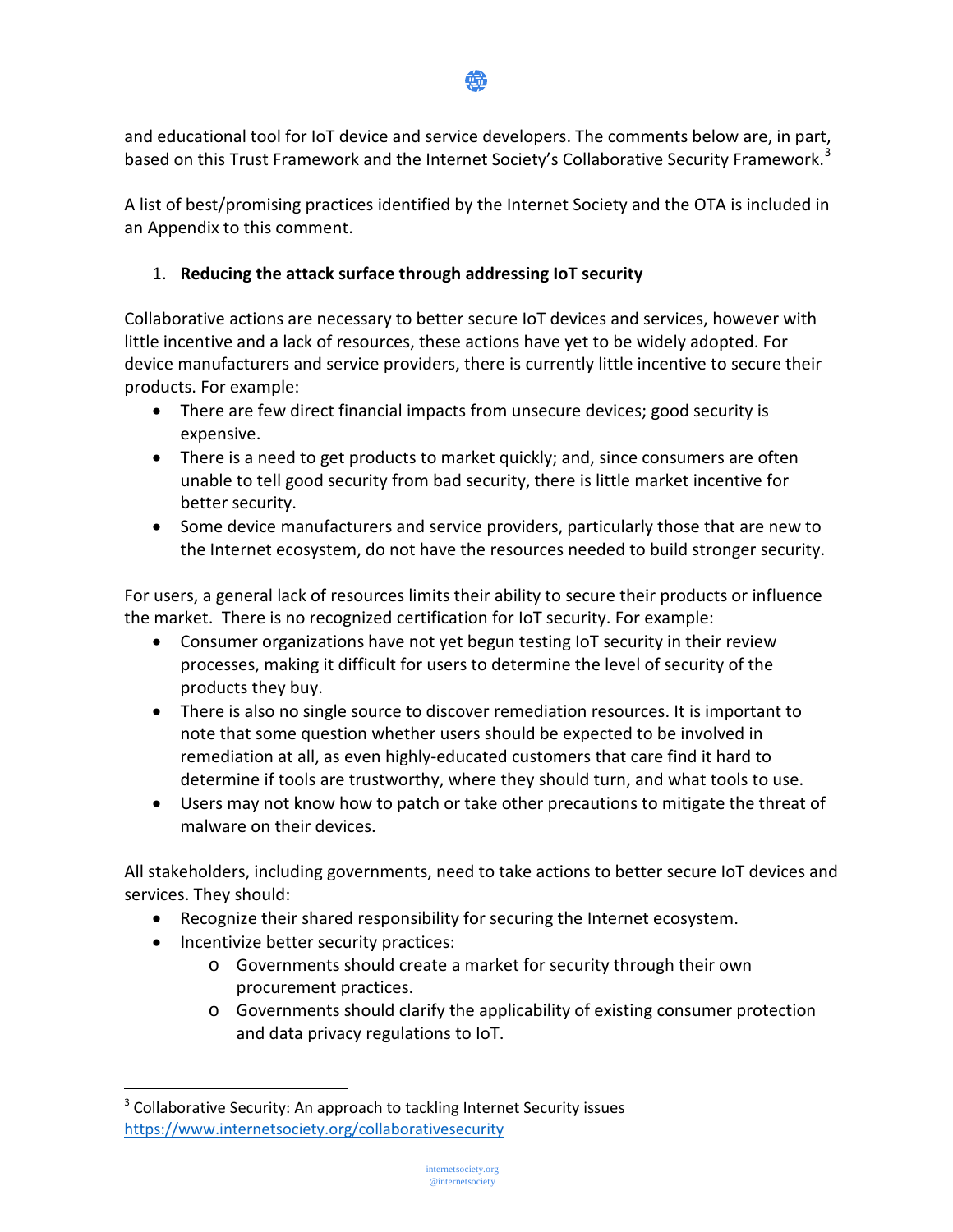

- o Regulation or legal requirements must be carefully formulated, through ongoing conversations with stakeholders, to not stifle innovation.
- o Consumer organizations should develop testing standards to review security on IoT products, creating better resources for consumers to use when buying products.
- o Industry should develop voluntary security norms and promote adoption.
- Develop or promote better IoT security practices:
	- o Engage in collaborative efforts to develop technology-neutral solutions to challenges in IoT security.
	- o Promote a safer Internet-user experience by encouraging secure software design practices, high-quality common security components, timely detection of vulnerabilities, provision of updates, and similar systems.
	- o Foster the use of systems that are properly configured to resist botnets. For example, at the individual computer level, the use of malware protection and spyware detection software reduces the risk of botnet infection.
	- o Support user awareness programs to educate users on strong security practices.
- Take into account global context, and the ongoing efforts in other countries, international organizations, and standards development organizations.

# **2. Reducing the ability of attackers to control devices**

The ability of attackers to control devices must be reduced. Coordinated international efforts are critical to target and deactivate the command and control (C&C) servers of botnets and other automated threats. Actions must also be taken to improve the Internet community's overall technical ability to contain the spread, operation, and impact of botnets. This includes improving abilities to deactivate botnets to reduce damage.

# **3. Mitigating the impact of botnets and other automated attacks**

Finally, efforts must be made to mitigate the impact of botnets and other automated attacks. The Internet Society and OTA recommend the following actions:

- Enhance the Internet community's overall technical ability to contain the spread, operation, and impact of botnets. This includes improving abilities to deactivate botnets to reduce damage.
- Support law enforcement efforts, including botnet take-downs, while taking into consideration the risk to collateral damage to innocent third parties, errors in identifying targets for mitigation and respecting users' privacy.
- Collaborative activities are essential when dealing with botnets. This includes sharing intelligence and operational attack data, sharing good practices and mitigation methods, and coordinating antibotnet activities. It is also important that collaboration be proactive and not reactive.
- Work with international partners to mitigate the impact of botnets and facilitate crossborder enforcement. Laws that make botnets and their malicious activity illegal and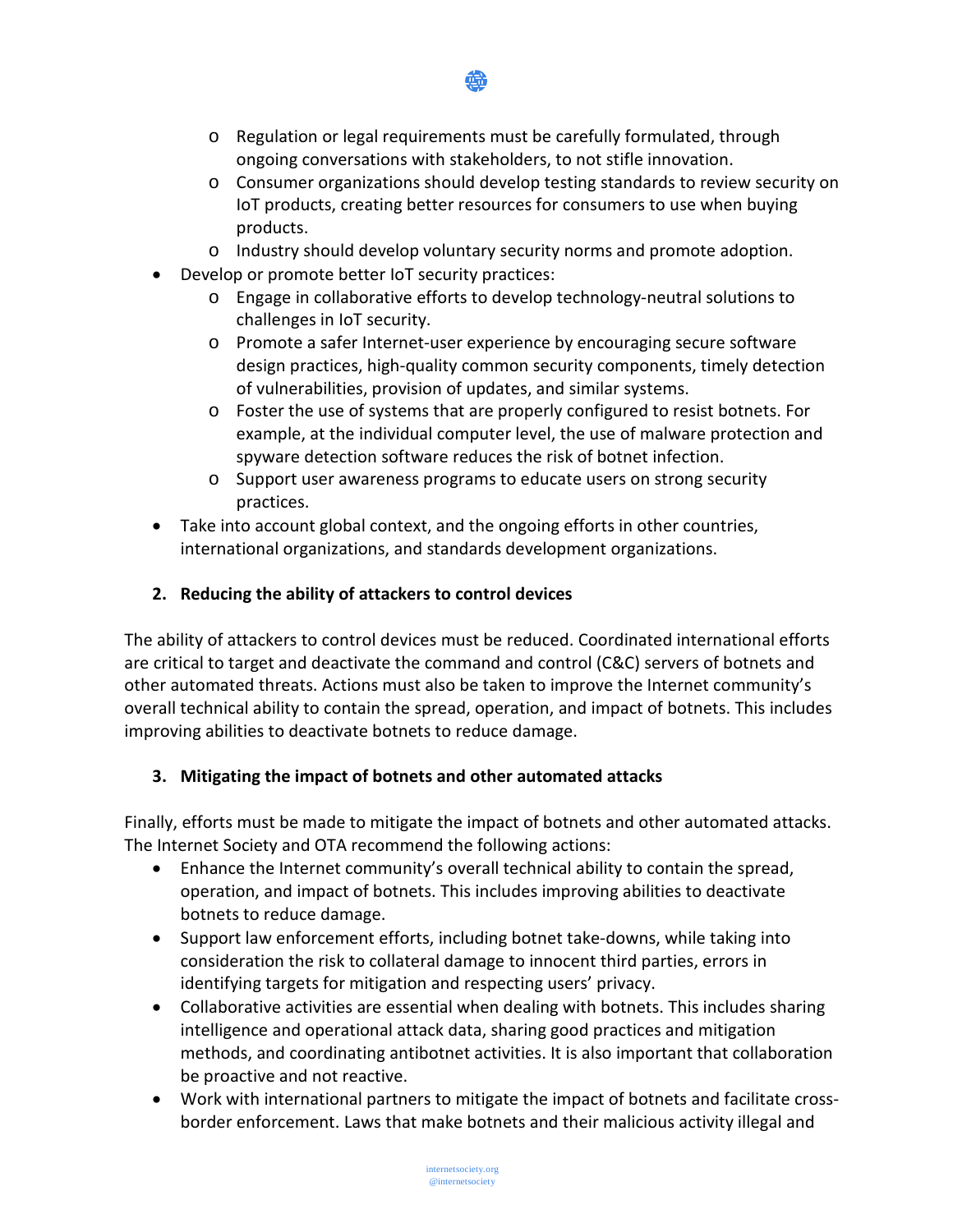

permit appropriate information collection and sharing enable mitigation and enforcement. Careful thought should be given as to how technical measures that detect and mitigate botnets across borders are implemented, who is involved, and what is reasonable and permissible.

• Support trusted communities, like Computer Security Incident Response Teams (CSIRTs) and Information Sharing and Analysis Centers (ISACs), which enable information sharing related to threats and observed incidents.

#### **About the Internet Society and Online Trust Alliance**

The Internet Society is a global not-for profit organization committed to the open development, evolution and use of the Internet for the benefit of all people throughout the world. Working in partnership with our global community, comprised of nearly 100,000 members, 123 chapters, as well as more than 160 organizational members. The Internet Society is also the organizational home of the Internet Engineering Task Force (IETF) and the Online Trust Alliance (OTA).

The OTA is an initiative within the Internet Society (ISOC) with a mission to enhance online trust, empower users' innovation through convening multi-stakeholder initiatives, and to develop and promote best practices, ethical privacy practices and data stewardship.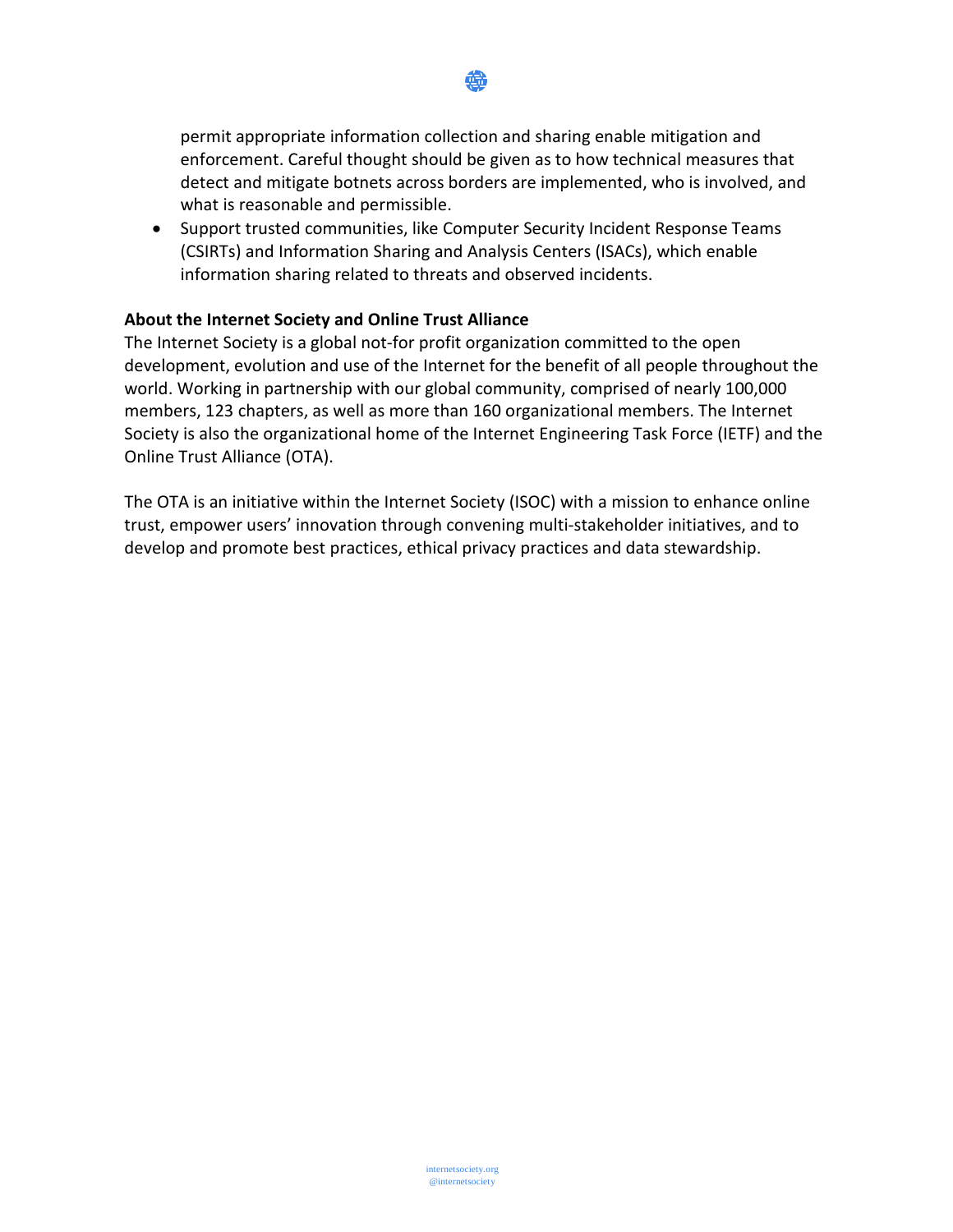

#### Appendix 1

**The Digital Standard** is an open and collaborative effort to create a digital privacy and security standard. While the Standard will act as a guide for companies in the design of mobile and Internet-connected products and services, it will also enable Consumer Reports and other testing organizations to have criteria by which to test, evaluate, and report on the security and privacy of products. The initiative is spearheaded by Consumer Reports, The Cyber Independent Testing Lab, Ranking Digital Rights, Aspiration and Disconnect. The Digital Standard, and testing by consumer organizations, can help educate consumers on IoT security, building market forces for better security.<sup>[4](#page-4-0)</sup>

**The Shadowserver Foundation**, an independent non-profit organization, tracks botnets and establishes client sessions directly to the C&C server. Shadowserver's custom software then logs the botnet's traffic without performing malicious activity. Shadowserver does not attempt to shut down the botnet on their own. After gathering enough incriminating evidence, Shadowserver collaborates with relevant law enforcement agencies and service providers to shut down the botnet.<sup>[5](#page-4-1)</sup>

**The Conficker Working Group** was an informal multistakeholder group of experts organized to stop computers infected by the Conficker malware from reaching out each day to the botnet's C&C controllers. The group would register and block domains before the Conficker author, stopping the author from updating the botnet. $6$ 

**The Mutually Agreed Norms for Routing Security** (**MANRS)** were developed by several network operators with the Internet Society to create clear baseline security requirements and visible commitment among Internet service providers to make routing safer. It defines common principles to adhere to and four concrete actions for network operators to take. One of the actions, to prevent traffic with spoofed source IP addresses, helps mitigate amplification techniques used in some forms of DDoS attacks. MANRS network operators commit to the initiative's principles and implement the majority of its four defined actions. MANRS builds a culture of collaboration and security among participants. Members may display the MANRS symbol on their sites and are listed on the MANRS website. Thanks to peer pressure and leveraging MANRS as a market force, the community has grown to over 160 networks.[7](#page-4-3)

**Farsight Security**, a DNS security company, is just one example of a private organization engaging in efforts to protect its customers from automated threats. Farsight Security's efforts include using a Passive DNS sensor array and DNS historical database to detect new domains. As new domains are sometimes used for criminal purposes, Farsight Security will

 $\overline{a}$ 

<span id="page-4-0"></span><sup>4</sup> The Digital Standard:<https://www.thedigitalstandard.org/>

<span id="page-4-1"></span><sup>&</sup>lt;sup>5</sup> The Shadowserver Foundation[: https://www.shadowserver.org/wiki/pmwiki.php](https://www.shadowserver.org/wiki/pmwiki.php)

<span id="page-4-2"></span><sup>6</sup> The Conficker Working Group:<http://confickerworkinggroup.org/wiki/>

<span id="page-4-3"></span><sup>7</sup> Mutually Agreed Norms for Routing Security (MANRS):<https://www.routingmanifesto.org/manrs/>